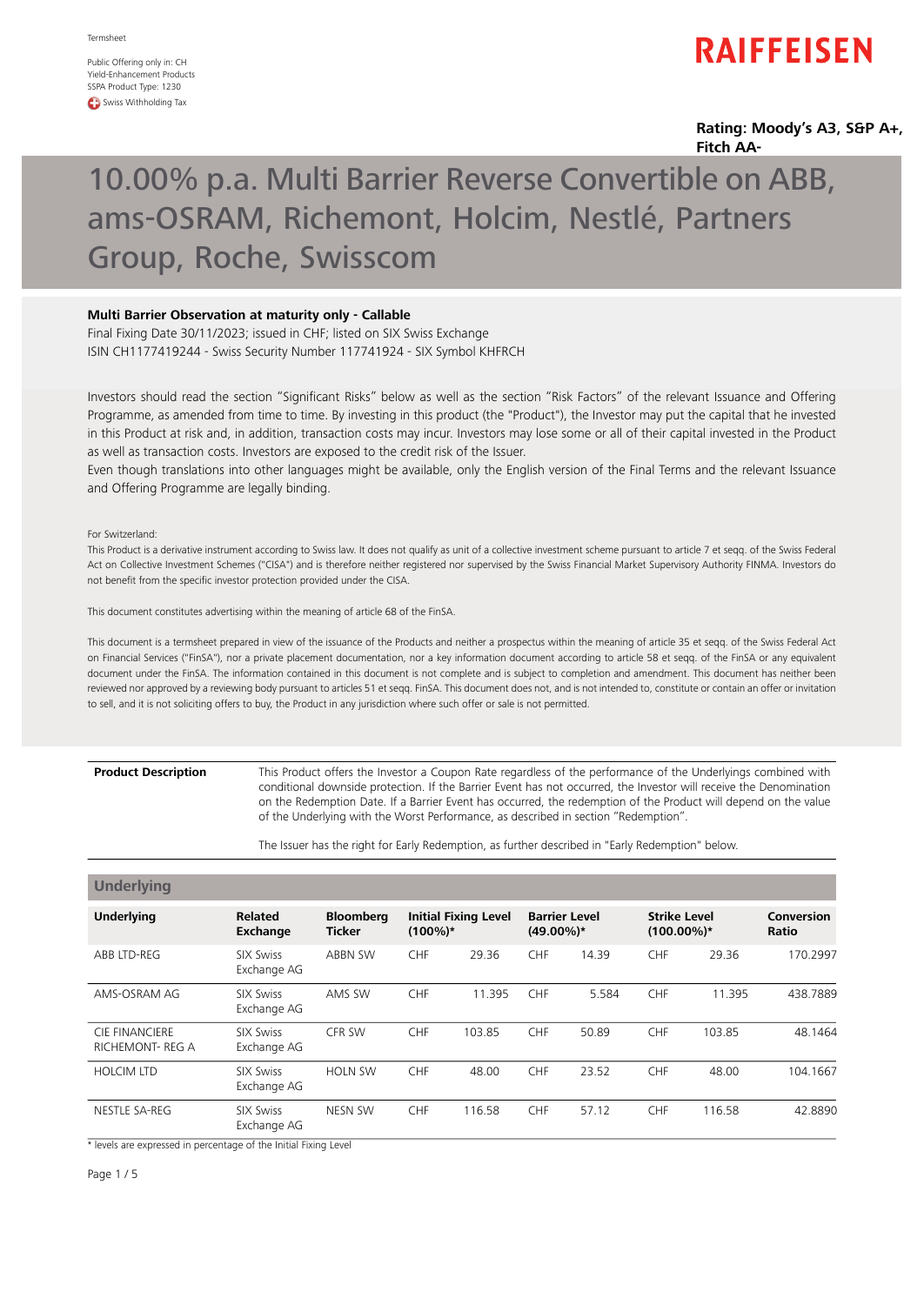| <b>Underlying</b>                   | <b>Related</b><br>Exchange      | <b>Bloomberg</b><br><b>Ticker</b> | $(100\%)*$ | <b>Initial Fixing Level</b> | $(49.00\%)*$ | <b>Barrier Level</b> | <b>Strike Level</b><br>$(100.00\%)*$ |         | Conversion<br>Ratio |
|-------------------------------------|---------------------------------|-----------------------------------|------------|-----------------------------|--------------|----------------------|--------------------------------------|---------|---------------------|
| PARTNERS GROUP<br><b>HOLDING AG</b> | <b>SIX Swiss</b><br>Exchange AG | <b>PGHN SW</b>                    | CHF        | 1048.00                     | <b>CHF</b>   | 513.52               | <b>CHF</b>                           | 1048.00 | 4.7710              |
| ROCHE HOLDING<br>AG-GENUSSSCHEIN    | <b>SIX Swiss</b><br>Exchange AG | ROG SW                            | CHF        | 329.80                      | <b>CHF</b>   | 161.60               | <b>CHF</b>                           | 329.80  | 15.1607             |
| SWISSCOM AG-REG                     | <b>SIX Swiss</b><br>Exchange AG | <b>SCMN SW</b>                    | CHF        | 574.40                      | <b>CHF</b>   | 281.46               | <b>CHF</b>                           | 574.40  | 8.7047              |

# **Product Details**

| Swiss Security Number                          | 117741924                                                                                                                                                                                                                                                                                           |
|------------------------------------------------|-----------------------------------------------------------------------------------------------------------------------------------------------------------------------------------------------------------------------------------------------------------------------------------------------------|
| <b>ISIN</b>                                    | CH1177419244                                                                                                                                                                                                                                                                                        |
| SIX Symbol                                     | <b>KHFRCH</b>                                                                                                                                                                                                                                                                                       |
| Issue Price                                    | 100.00%                                                                                                                                                                                                                                                                                             |
| Issue Size                                     | CHF 10'000'000 (can be increased at any time)                                                                                                                                                                                                                                                       |
| Denomination                                   | CHF 5'000                                                                                                                                                                                                                                                                                           |
| Settlement Currency                            | <b>CHF</b>                                                                                                                                                                                                                                                                                          |
| Coupon Rate                                    | 10.00% p.a.<br>The Coupon Rate is split in two components for Swiss taxation purposes:<br>Interest Component<br>$0.07\%$ p.a.<br>Option Premium Component<br>9.93% p.a.                                                                                                                             |
| Coupon Amount(s) and Coupon<br>Payment Date(s) | In case no Early Redemption has occurred, the following applies. The Coupon Amount(s) per Product will be paid<br>in the Settlement Currency on the respective Coupon Payment Date(s). Following Business Day Convention applies.<br>CHF 125.00 paid on 06/09/2022<br>CHF 125.00 paid on 07/12/2022 |

|  |  | CHE T25.00 DAIU ON 00/09/2022 |  |
|--|--|-------------------------------|--|
|  |  | CHF 125.00 paid on 07/12/2022 |  |
|  |  | CHF 125.00 paid on 07/03/2023 |  |
|  |  | CHF 125.00 paid on 06/06/2023 |  |
|  |  | CHF 125.00 paid on 06/09/2023 |  |
|  |  | CHF 125.00 paid on 07/12/2023 |  |
|  |  |                               |  |

Day will apply.

| <b>Dates</b>                                               |                                                                |                                          |                                                                                                                                                                                                                                                                                                                                                           |  |  |  |
|------------------------------------------------------------|----------------------------------------------------------------|------------------------------------------|-----------------------------------------------------------------------------------------------------------------------------------------------------------------------------------------------------------------------------------------------------------------------------------------------------------------------------------------------------------|--|--|--|
| Subscription Start Date                                    | 20/05/2022                                                     |                                          |                                                                                                                                                                                                                                                                                                                                                           |  |  |  |
| Subscription End Date                                      |                                                                | 27/05/2022 15:00 CEST                    |                                                                                                                                                                                                                                                                                                                                                           |  |  |  |
| Initial Fixing Date                                        | 27/05/2022                                                     |                                          |                                                                                                                                                                                                                                                                                                                                                           |  |  |  |
| Issue Date                                                 |                                                                | 07/06/2022                               |                                                                                                                                                                                                                                                                                                                                                           |  |  |  |
| First Exchange Trading Date                                | 07/06/2022 (anticipated)                                       |                                          |                                                                                                                                                                                                                                                                                                                                                           |  |  |  |
| Last Trading Day/Time                                      | 30/11/2023 / Exchange market close                             |                                          |                                                                                                                                                                                                                                                                                                                                                           |  |  |  |
| Final Fixing Date                                          | 30/11/2023 (subject to Market Disruption Event provisions)     |                                          |                                                                                                                                                                                                                                                                                                                                                           |  |  |  |
| Redemption Date                                            | 07/12/2023 (subject to Settlement Disruption Event provisions) |                                          |                                                                                                                                                                                                                                                                                                                                                           |  |  |  |
| Early Redemption Observation<br>and Early Redemption Dates |                                                                | <b>Early Redemption Observation Date</b> | <b>Early Redemption Date</b>                                                                                                                                                                                                                                                                                                                              |  |  |  |
|                                                            |                                                                | 30/05/2023                               | 06/06/2023                                                                                                                                                                                                                                                                                                                                                |  |  |  |
|                                                            | 2                                                              | 30/08/2023                               | 06/09/2023                                                                                                                                                                                                                                                                                                                                                |  |  |  |
|                                                            |                                                                |                                          | If any of the above-mentioned Early Redemption Observation Dates is not an Exchange Business Day for an Underlying,<br>the next following Exchange Business Day for that Underlying shall be the respective Early Redemption Observation<br>Date. General Terms and Conditions apply also to the Early Redemption Observation Dates as if they were Final |  |  |  |

Fixing Dates. If any of the above-mentioned Early Redemption Dates is not a Business Day, the next following Business

# **RAIFFEISEN**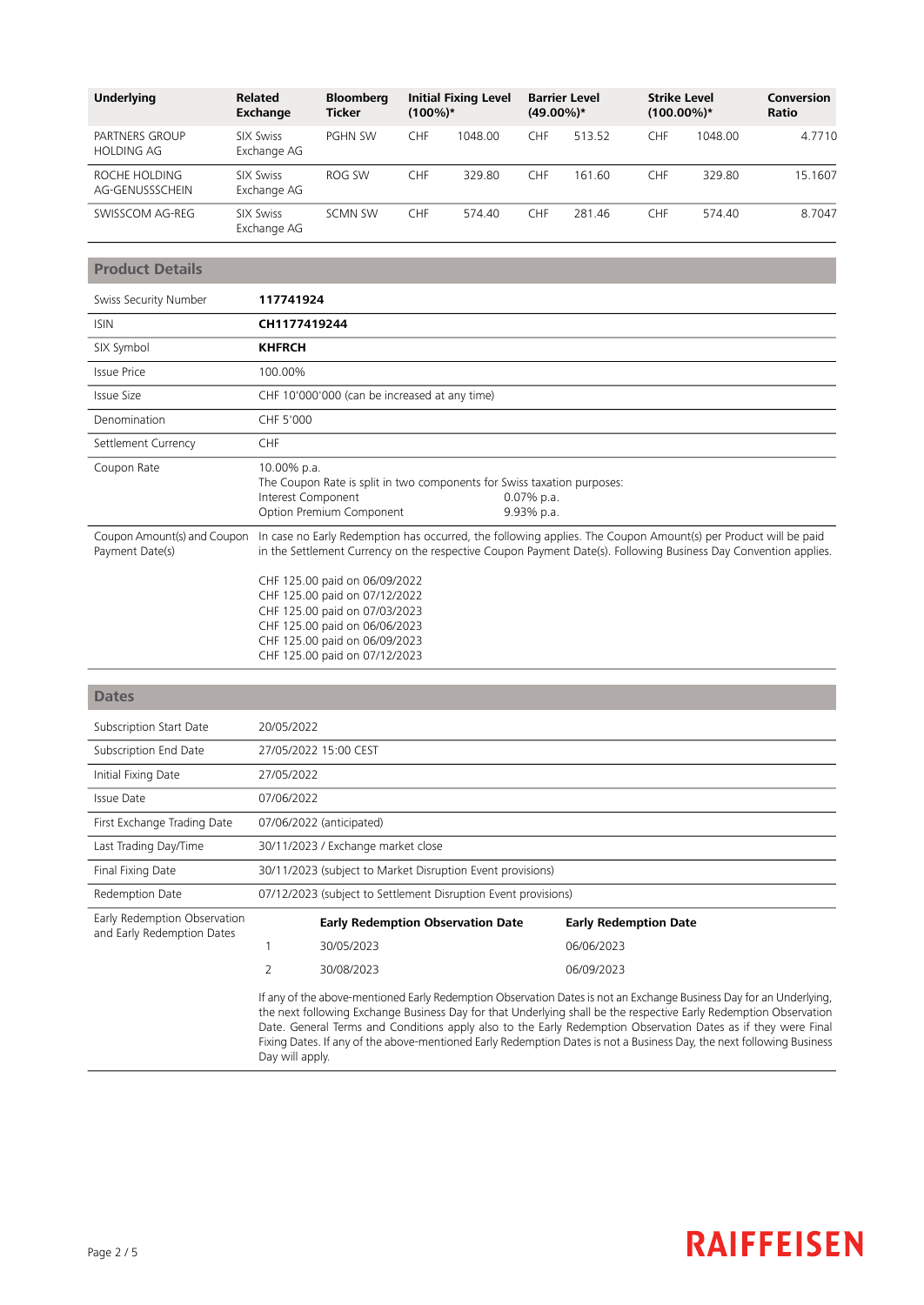# **Redemption**

In case no Early Redemption has occurred, the following applies. The Coupon Amount(s) per Product will be paid in any case at the respective Coupon Payment Date(s). In addition the Investor is entitled to receive from the Issuer on the Redemption Date per Product:

| Scenario 1           | If a Barrier Event has NOT occurred, the Investor will receive a Cash Settlement in the Settlement Currency equal to:<br>Denomination                                                                                                                                                                                                                     |
|----------------------|-----------------------------------------------------------------------------------------------------------------------------------------------------------------------------------------------------------------------------------------------------------------------------------------------------------------------------------------------------------|
| <b>Scenario 2</b>    | If a Barrier Event has occurred, the Investor will receive a round number (i.e. Conversion Ratio) of the Underlying<br>with the Worst Performance per Product. Any potential fractional Conversion Ratio entitlements (Fraction of<br>Underlyings) will be paid in cash, based on the Final Fixing Level. Fractions of Underlyings will not be cumulated. |
| Initial Fixing Level | Official close of the respective Underlying on the Initial Fixing Date on the Related Exchange, as determined by the<br>Calculation Agent.                                                                                                                                                                                                                |
| Final Fixing Level   | Official close of the respective Underlying on the Final Fixing Date on the Related Exchange, as determined by the<br>Calculation Agent.                                                                                                                                                                                                                  |
| Worst Performance    | For each Underlying the performance is calculated by dividing its Final Fixing Level by the respective Initial Fixing<br>Level. The Worst Performance corresponds to the lowest of all so calculated values, as determined by the Calculation<br>Agent.                                                                                                   |
| <b>Barrier Event</b> | A Barrier Event shall be deemed to occur if at least one of the Underlyings' Final Fixing Levels is at or below the<br>respective Barrier Level, as reasonably determined by the Calculation Agent.                                                                                                                                                       |
| Early Redemption     | On each Early Redemption Observation Date, the Issuer has the right, but not the obligation to call all Products for<br>Early Redemption on the respective Early Redemption Date.                                                                                                                                                                         |
|                      | On the respective Early Redemption Date the Investor will receive a Cash Settlement in the Settlement Currency<br>equal to the Denomination, plus the Coupon Amount for the respective Coupon Payment Date. No further payments<br>will be made thereafter.                                                                                               |

| <b>General Information</b>   |                                                                                                                                                                                                                                                                                                                                                                                                      |
|------------------------------|------------------------------------------------------------------------------------------------------------------------------------------------------------------------------------------------------------------------------------------------------------------------------------------------------------------------------------------------------------------------------------------------------|
| Issuer                       | Raiffeisen Switzerland Cooperative, St. Gallen, Switzerland<br>(Rating: Moody's A3, Standard & Poor's A+, Fitch AA-, Supervisory Authority: FINMA)                                                                                                                                                                                                                                                   |
| Lead Manager                 | Raiffeisen Switzerland Cooperative, St. Gallen, Switzerland                                                                                                                                                                                                                                                                                                                                          |
| Calculation Agent            | Raiffeisen Switzerland Cooperative, St. Gallen, Switzerland                                                                                                                                                                                                                                                                                                                                          |
| Paying Agent                 | Raiffeisen Switzerland Cooperative, St. Gallen, Switzerland                                                                                                                                                                                                                                                                                                                                          |
| Distribution Fees            | Up to 0.67% p.a. (incl. VAT, if any. Reference is made to section "Remunerations to Third Parties" herein and to the<br>General Terms and Conditions of the Programme.)                                                                                                                                                                                                                              |
| Listing/Exchange             | SIX Swiss Exchange AG; traded on SIX Swiss Exchange - Structured Products<br>There is no obligation of the Issuer and/or the Lead Manager or any third party to list the Product or apply for<br>admission to trading at issuance or during the term of the Product. In case of a listed/admitted Product, there is no<br>obligation to maintain a listing/admission during the term of the Product. |
| Secondary Market             | Daily price indications will be available from 09:15 - 17:15 CET on www.raiffeisen.ch/structuredproducts, Refinitiv<br>[SIX Symbol]=LEOZ or [ISIN]=LEOZ and Bloomberg [ISIN] Corp.                                                                                                                                                                                                                   |
| Quoting Type                 | Secondary market prices are quoted dirty; accrued interest is included in the prices.                                                                                                                                                                                                                                                                                                                |
| Quotation Type               | Secondary market prices are quoted in percentage.                                                                                                                                                                                                                                                                                                                                                    |
| Coupon Day Count Convention  | 30/360; Unadjusted; Accruing during each coupon period (including start and excluding end date).                                                                                                                                                                                                                                                                                                     |
| Settlement Type(s)           | Cash Settlement or Delivery of Underlying                                                                                                                                                                                                                                                                                                                                                            |
| Minimum Investment           | CHF 5'000                                                                                                                                                                                                                                                                                                                                                                                            |
| Minimum Trading Lot          | CHF 5'000                                                                                                                                                                                                                                                                                                                                                                                            |
| Clearing                     | SIX SIS Ltd, Euroclear, Clearstream                                                                                                                                                                                                                                                                                                                                                                  |
| Depository                   | SIX SIS Ltd                                                                                                                                                                                                                                                                                                                                                                                          |
| Public Offering only in      | Switzerland                                                                                                                                                                                                                                                                                                                                                                                          |
| Form                         | Uncertificated Securities                                                                                                                                                                                                                                                                                                                                                                            |
| Governing Law / Jurisdiction | Swiss / Zurich                                                                                                                                                                                                                                                                                                                                                                                       |

The definition "Issuing Party/Parties" as used herein, means the Issuer, as indicated in section "General Information".

# **RAIFFEISEN**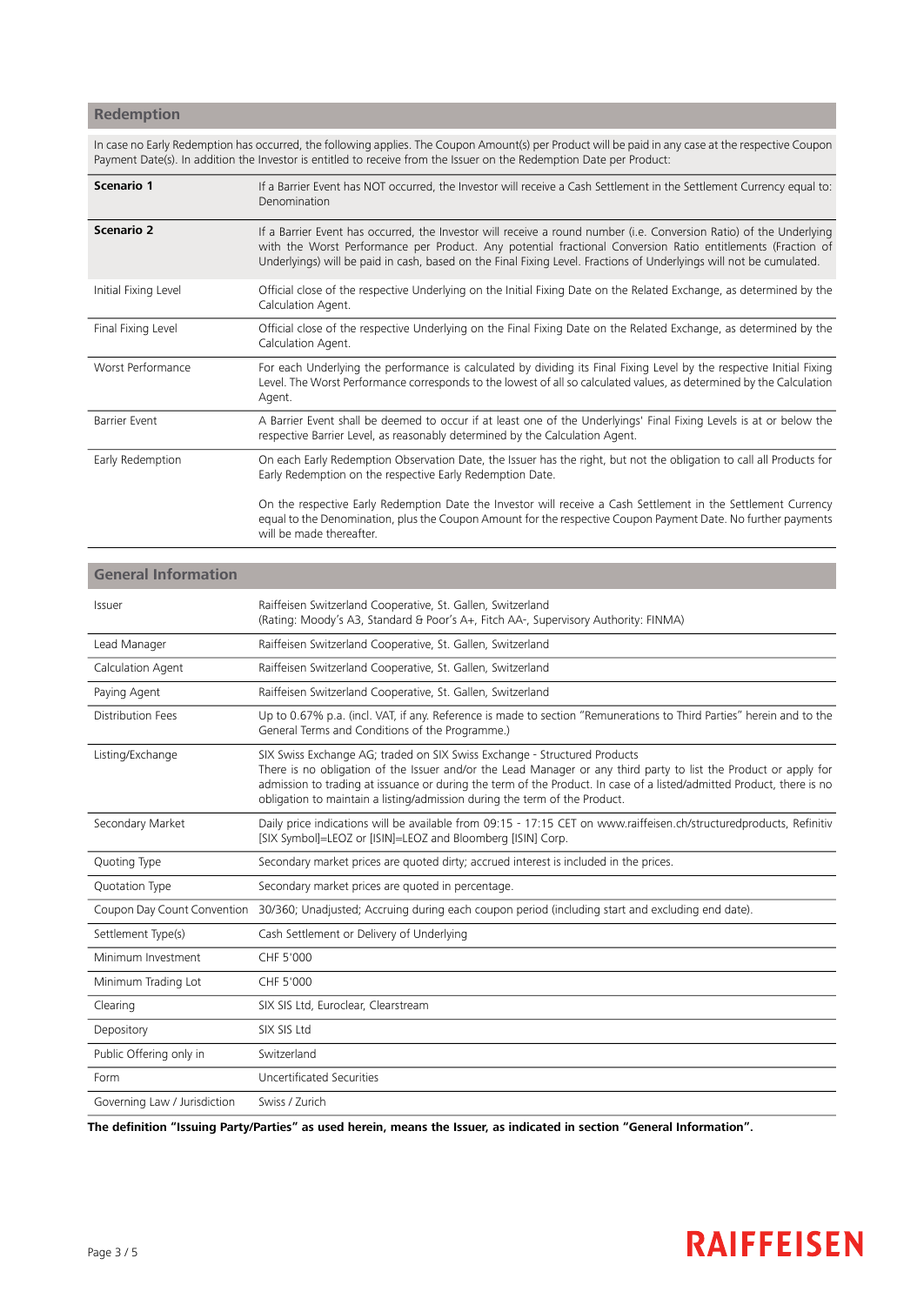| <b>Taxation Switzerland</b>                                                             |                                                                                                                                                                                                                                                                                                                                                                                                                                                                                                                                                        |
|-----------------------------------------------------------------------------------------|--------------------------------------------------------------------------------------------------------------------------------------------------------------------------------------------------------------------------------------------------------------------------------------------------------------------------------------------------------------------------------------------------------------------------------------------------------------------------------------------------------------------------------------------------------|
| Swiss Federal Stamp Duty                                                                | For Swiss stamp duty purpose, the Product is treated as analogous to a bond. Therefore, secondary market transactions<br>are, in principle, subject to Swiss stamp duty (TK22). The possible Delivery of the Underlying may be subject to Swiss<br>stamp duty.                                                                                                                                                                                                                                                                                         |
| Swiss Federal Income Tax<br>(for private investors with tax<br>domicile in Switzerland) | For private investors with tax domicile in Switzerland holding the Product as part of their private property, the Interest<br>Component of the coupon on the respective payment date(s) is subject to the Federal Direct Tax. The Option Premium<br>Component is considered as a capital gain and is therefore tax exempt for such Investors.<br>The tax treatment regarding the cantonal and communal income taxes can differ from the tax treatment regarding<br>the Federal Direct Tax. But in general the income tax treatments are corresponding. |
| Swiss Withholding Tax                                                                   | The following part(s) of the Product is/are subject to the Swiss Withholding Tax: the Interest Component of the<br>coupon on its respective payment date.                                                                                                                                                                                                                                                                                                                                                                                              |
|                                                                                         | The mathematical contribution to the contribution concerned with an interest of contribution of the account former material concerns the field                                                                                                                                                                                                                                                                                                                                                                                                         |

The tax information provided herein is a non-binding summary and only provides a general overview of the potential Swiss tax consequences linked to this Product at the time of issue. Tax laws and tax interpretation may change at any time, possibly with retroactive effect.

Investors and prospective Investors are advised to consult with their tax advisers with respect to the Swiss tax consequences of the purchase, ownership, disposition, lapse or exercise or redemption of a Product in light of their particular circumstances. The Issuing Parties and the Lead Manager hereby expressly exclude any liability in respect of any possible tax implications.

### **Product Documentation**

It is intended that the Products will be issued under a base prospectus ("Base Prospectus") as per article 45 FinSA approved by SIX Exchange Regulation AG ("SIX Exchange Regulation") in its capacity as Swiss Prospectus Office. Only the Final Terms, which will be available no later than on the Issue Date, together with the Base Prospectus of the relevant Issuance and Offering Programme (the "Programme") dated 08 November 2021 containing all further relevant terms and conditions, shall form the entire and legally binding documentation for this Product ("Product Documentation"). The Final Terms will be registered with SIX Exchange Regulation in its capacity as Swiss Prospectus Office. The Final Terms should always be read together with the Base Prospectus. Definitions used in this Termsheet, but not defined herein, shall have the meaning given to them in the Final Terms and the Base Prospectus. Even though a translation into other languages might be available, only the English version of the Final Terms jointly with the Base Prospectus are legally binding.

The Products may be offered, sold or advertised, directly or indirectly, in Switzerland to retail clients (Privatkundinnen und -kunden) in the meaning of the FinSA ("Retail Clients") in accordance with the FinSA.

A Swiss key information document / key information document in accordance with Regulation (EU) No 1286/2014 (PRIIPs Regulation) has been prepared in relation to the Products and may be obtained, free of

charge, upon request from the Lead Manager (see the contact details below).

Notices to Investors in connection with this Product shall be validly given in accordance with the terms and conditions of the Programme. In addition, any changes with regard to the terms and conditions of this Product will be published on the relevant Termsheet on www.raiffeisen.ch/structuredproducts, or for listed products, in any other form as permitted by the rules and regulations of the SIX Exchange Regulation AG. Notices to Investors relating to the Issuing Parties will be published on www.raiffeisen.ch/structuredproducts and/or on the web page of the respective Issuing Party.

Insofar as this publication contains information relating to a Packaged Retail and Insurance-based Investment Product (PRIIP), a Key Information Document in accordance with Regulation (EU) No 1286/2014 (PRIIPs Regulation) is available and can be obtained from www.priipkidportal.com.

During the whole term of this Product, the Product Documentation can be ordered free of charge from the Lead Manager Raiffeisen Switzerland Cooperative, The Circle 66, 8058 Zurich-Airport (Switzerland), via telephone (+41 (0)44 226 72 20\*) or via e-mail (structuredproducts@raiffeisen.ch). Please note that all calls made to numbers marked with an asterisk (\*) are recorded.

### **Significant Risks**

Prospective Investors should ensure that they fully understand the nature of this Product and the extent of their exposure to risks and they should consider the suitability of this Product as an investment in the light of their own circumstances and financial condition. Products involve a high degree of risk, including the potential risk of expiring worthless. Potential Investors should be prepared in certain circumstances to sustain a total loss of the capital invested to purchase this Product as well as the transaction costs. Prospective Investors shall consider the following important risk factors and read the section "Risikofaktoren" of the Programme for details on all other risk factors to be considered.

This is a structured product involving derivative components. Investors should make sure that their advisors have verified that this Product is suitable for their portfolio taking into account the investor's financial situation, investment experience and investment objectives.

The terms and conditions of the Product may be subject to adjustments during the lifetime of the Product as set out in the Programme.

**Product Specific Risks**: To the extent that this Product is not capital protected, investors may lose some or all of their investment as well as the transaction costs as they are fully exposed to the performance of the Underlyings. The Product does not confer any claim to receive rights and/or payments of the Underlying, such as dividend payments, unless explicitly stated in the documentation governing the Product. Please refer to the Product Documentation as regards the further Product specific risk factors to be taken into account.

**Issuer Risk**: Investors are exposed to the credit risk of the Issuer. If the Issuer is not able to make a payment or becomes insolvent, investors could lose some or all of their investment.

**Market Risk**: Market risk may have a negative impact on the value of and the return on an investment in the Product. Market risk is the risk associated with the effect of changes in market factors such as interest and foreign exchange rates, equity and commodity prices, credit spreads or implied volatilities, on the value of assets and liabilities held for both the short and long term. Market risk may also lead to an early redemption of the Product (e.g. in the event of a hedging disruption).

**Liquidity Risk**: The Issuer or, as the case may be, the guarantor or a third party appointed by the Issuer or guarantor, if any, intends to act as market maker in relation to the Product and it will use commercially reasonable efforts to provide indicative bid and offer prices for the Product on a regular basis under normal market conditions. However, such market maker does not have an obligation to provide prices for the Product.